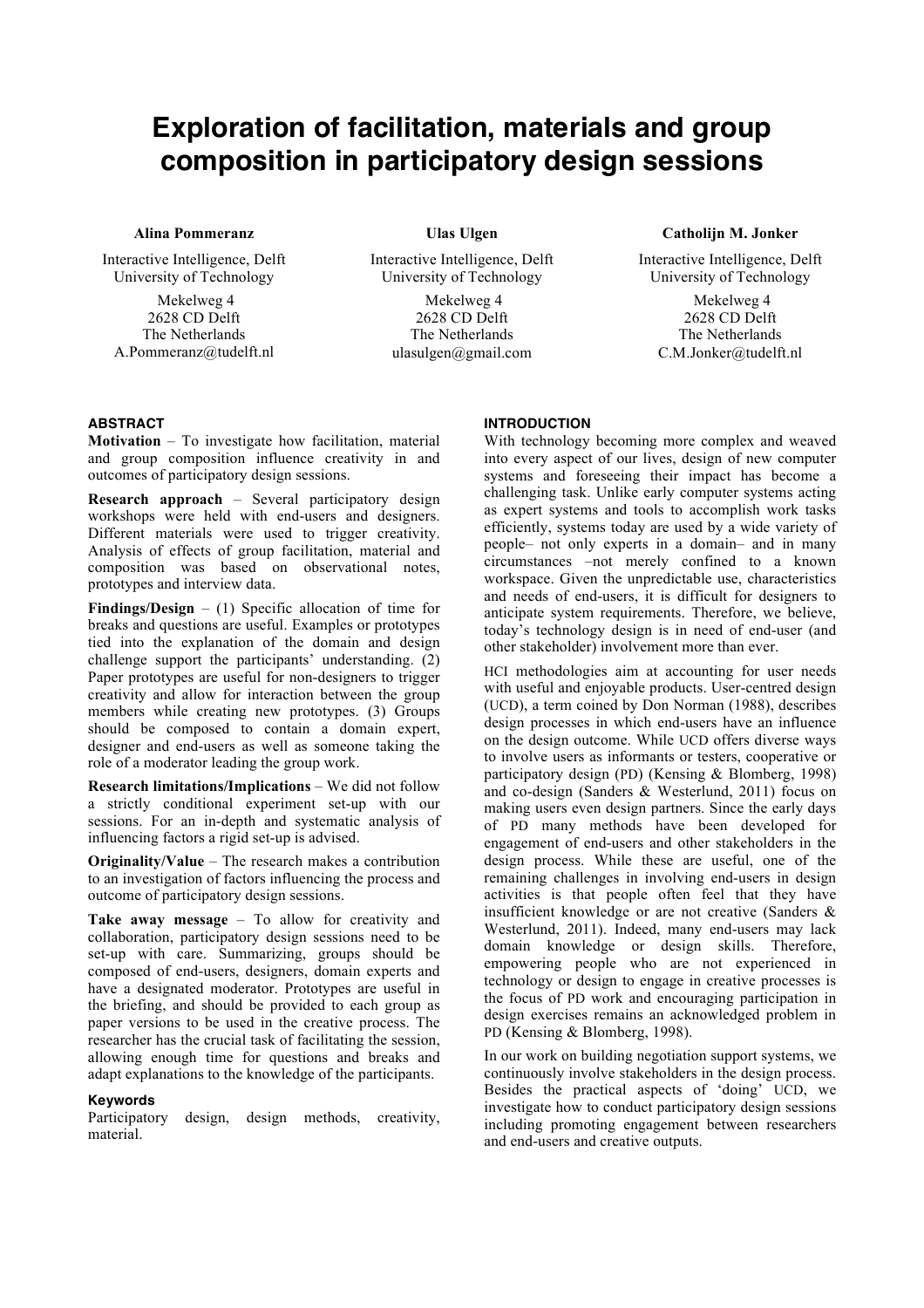In particular, our overall research question is: "How can we support participants in PD sessions to empower them and foster creativity?" In specific, we investigate the following: (1) What role does the facilitator need to fulfil in order to engage and guide participants? (2) What materials support the creative (inter-)action of the participants? (3) How should the groups be composed in order to allow for engagement of all participants?

In this paper we present a case study of a series of PD sessions to develop a user interface for a negotiation support system. In the remainder we present more detailed background on UCD and PD. Next, we present our design challenge, followed by the set-up of the four design sessions we conducted. Last, we present our data analysis and recommendations for PD sessions.

### **BACKGROUND**

### **Approaches to user-centeredness and participation**

UCD approaches (Abras et al., 2004) commonly use stakeholders as informants and testers, e.g. to elicit domain knowledge and needs through interviews or observation and in usability tests. This engagement is one-directional and emphasizes the role of the designer as the sole creator of the technology that, although tested, is imposed on the user in its final form. To design human-centered systems through dialogic and creative engagement we have to turn to cooperative methods, e.g. offered by PD. Due to its historical scope PD has led mainly to methods that engage in envisioning futures, e.g. (Kensing & Madsen, 1991), involving changes in the social, technological and political environment in which they are situated. However, more recently PD has become attractive to the design of single systems as well based on the general belief that "active user involvement in the software development process leads to more useful and usable software products" (O'Neill, 2000). Co-design (Sanders & Westerlund, 2011) focuses less on the work domain and more on services and products in general. This creativity-based approach to engaging stakeholders introduces the notion of co-design spaces. This notion is three-fold referring to the physical design space a team works in, the space constituted by participant activities and the future solutions being developed. Our work focuses on the second, i.e. creative participant activities.

### **Aspects of participation in cooperative design**

### *User empowerment*

As PD arose from a movement towards emancipation of workers in Scandinavia during the labor union movement of the 1970s, user empowerment became the central theme in PD. However, empowerment is enunciated in current PD research in diverse ways, including, among others, empowering specific user groups, enabling direct democracy on social and political matters and strengthening the users' position in design processes (Ertner et al., 2010). Other enunciations are targeted at the role of the researcher/facilitator (see next subsection). Our work focuses on the position of the user in the design process.

#### *Roles in cooperative design*

With a shift from UCD to PD or co-design the roles of researchers, users and designers have shifted, too (Sanders and Stappers, 2008). The user who had the passive role of being studied or interviewed in UCD has become a co-designer and the researcher has become a facilitator, providing guidance and tools to the user to make her a co-designer. Although users become codesigners, professional designers are still needed to provide their expert design knowledge. The researcher and designer could be the same person.

Despite PD's democratic focus unequal roles of users and designers in PD processes occur. According to Ertner and colleagues' (2010), "the PD researcher's practice is guided by unconscious assumptions and socially specific knowledge, which become reproduced and embedded in methods, categories and interpretations. By this the practitioner poses a risk of dominating the users, if they neglect to focus explicitly on deconstructing the tacit aspects of their own practice." Due to this risk the role of the facilitator should be given special focus when setting up cooperative design sessions.

### *Creativity triggers*

Co-design was defined by Sanders and Stappers (2008) as "the creativity of designers and people not trained in design working together in the design development process." Creativity in turn has been defined in many ways. The same authors explicate four levels of creativity, i.e. creating, making, adapting and doing. While all people are involved in some creative acts in their lives at some point becoming co-designers requires a high level of passion and knowledge in a certain domain. Sanders and Westerlund (2011) have pointed out that "it can be difficult to get people to create ideas when they feel that they have insufficient knowledge and […] people who are brought into co-designing experiences may feel that they are not creative." They suggest harnessing people's creativity with ambiguous visual artifacts. For an organization of other triggers see (Sanders et al., 2010). Examples are prototypes ranging in fidelity from sketchy paper versions to fully functional systems or scenarios used to outline specific use cases or reflect on the effects of the system on different stakeholders (Nathan et al., 2007). Marois and colleagues (2010) compared an introductory game, interactive illustrations (semi-functional prototypes) and storyboards (with static screenshots) as starting points for design activities with stakeholders. Storyboards made participants grasp the topic and supported creativity. Interactive illustrations engaged participants more, but were also more biasing. Artifacts are not only important creativity triggers for single participants, but serve as boundary objects supporting communication between participants with different backgrounds.

### **DESIGN PROBLEM**

In the following sections we will elaborate on our design work consisting of several creative participatory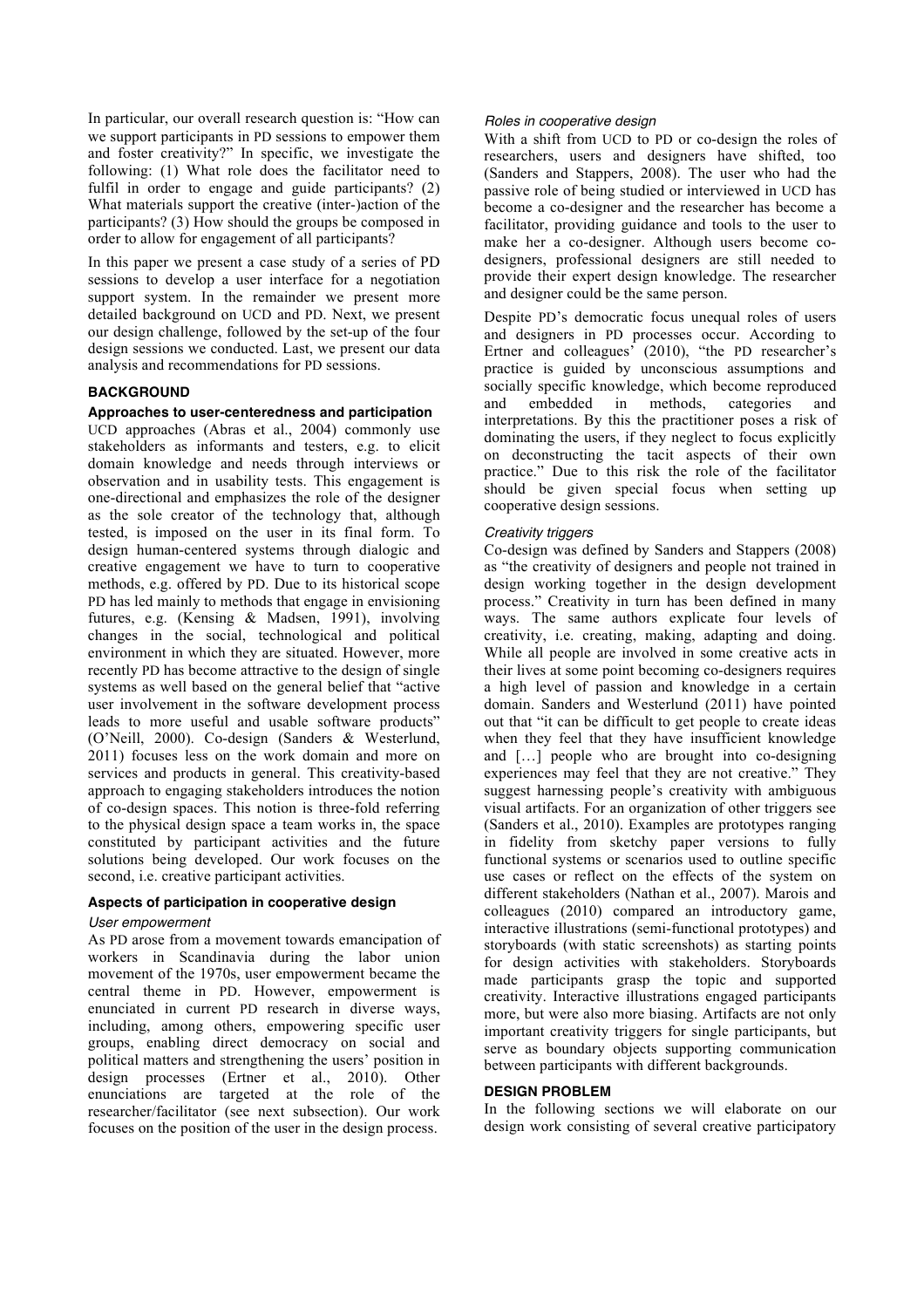design sessions, which we will subsequently analyse according to aspects of participation described above.

Our context for developing an interactive user interface, was the negotiation domain. Negotiation is conferring with others in order to come to terms on the transfer of goods or services to be provided. Although it can be considered an essential skill, many people are not effective in negotiation (Thompson, 2005). That is why effort is committed to building software that would support people in negotiation (Kersten, 2004). A system's ability to support the end users is limited by its ability of understanding exactly what users want. This is, however, difficult. For example, if we assume that a person wants to buy a new car. Given that the person is interested in safety, it would be positive to have airbags in the car. In this example two concepts are shown. *Interests*, i.e. the underlying reasons to why a person has a preference for an *issue,* something one can negotiate on. In the example "safety" is the interest, "having airbags" is the issue and "yes" is the preference. As indicated by interest-based negotiation (Fisher et al., 2011), a negotiator should focus on the interests to reach a satisfying outcome with the other party. Unfortunately, existing negotiation support systems do not support interest-based negotiation. To allow this support, we work towards designing an interface to enable users to link their personal interests to domainspecific issues. These links can vary in strength and should be modifiable by the users.

# **PARTICIPATORY DESIGN SESSIONS**

In the following, we describe the four PD sessions we conducted to investigate our research questions. First, we define the general set-up used in the consequent user sessions and then describe the details of the alterations. The alterations (see table 1) were aimed to (1) explore the role of the facilitator, (2) test suitable material for supporting creativity within the group and (3) investigate group composition. In total we held four sessions A, B, C and D. The sessions had four groups of four, two groups of two, two groups of two and two groups of six people respectively.

### **General set-up**

Each session was set-up for two hours. The initial briefing was followed by a divergent and a convergent process. Breaks were included to allow people to recover from fatigue. The sessions ended with groups presenting their prototype. In three cases evaluations were done at the end of the sessions. In the following we explain each step in more detail.

### *Briefing*

This step took 15 minutes and served multiple purposes. The participants were introduced to the design problem. They were informed on the purpose of the participatory session and what would be done later with their work. Since creativity is a hard concept to "force" into existence the briefing is also intended to set the participants at ease and engage them with a problem they can relate to.

#### *Divergent process*

Once the participants were adequately familiarized with the problem domain they were encouraged to first explore and create different solutions for 30 minutes.

| <b>Session</b> | <b>Facilitation</b>             |                                           | <b>Materials</b>                                 | <b>Group Composition</b>               |                                |
|----------------|---------------------------------|-------------------------------------------|--------------------------------------------------|----------------------------------------|--------------------------------|
|                | <b>Briefing</b>                 | Evalua-<br>tion                           | Extra<br><b>Materials</b>                        | <b>Background</b>                      | Interpersonal<br>relationships |
| $\mathsf{A}$   | Sef made<br>domain              | None                                      | Simple<br>prototype                              | Mixed                                  | None                           |
| B              | Sef made<br>domain              | Internal                                  | None                                             | Non-<br>Designers                      | Allowed                        |
| C              | Facilita-<br>tor made<br>domain | Internal                                  | None                                             | Designers                              | None                           |
| D              | Facilita-<br>tor made<br>domain | Facilita-<br>tor and<br>partici-<br>pants | Elaborate<br>prototype,<br>interface<br>elements | Expert<br>Designer<br><b>End Users</b> | Allowed                        |

Table 1: Overview of alterations in the sessions

To trigger creativity, participants were provided with colouring pens, scissors, paper in various sizes, post-its, and glue. In some sessions (see table 1) they also got prototypes and paper interface elements. The material was intended to empower participants in creating new ideas and reshape the existing ones by helping them to quickly visualize ideas and communicate them to others.

#### *Convergent process*

Then, the participants were instructed to start converging towards a GUI prototype. As stated above, this could be improvement of one of the existing prototypes or a new one. After 30 minutes the groups were expected to have created a prototype.

### *Presentation*

Last, the prototypes that were designed by each group were presented to the other group in 20 minutes. After the presentation a discussion naturally followed, questioning the meaning of different interface elements or the reasoning behind various design decisions.

## **Alterations**

#### *Facilitation*

Briefing and evaluation methods were modified to investigate the role of the facilitator. As part of the briefing, in session A and B, participants were asked to create their own domain examples. In contrast, in session C and D participants were given specified domain examples that were created by the facilitator. Allowing participants to come up with their own examples was expected to engage them with the problem domain early on and allow them to understand the context that they would be working in more quickly.

We experimented with evaluating the session with different groups of participants to see which evaluation strategy would reveal more insightful knowledge about the design sessions. Session B and C were evaluated by the facilitator and the observer. The evaluation of session D included a participant from each group.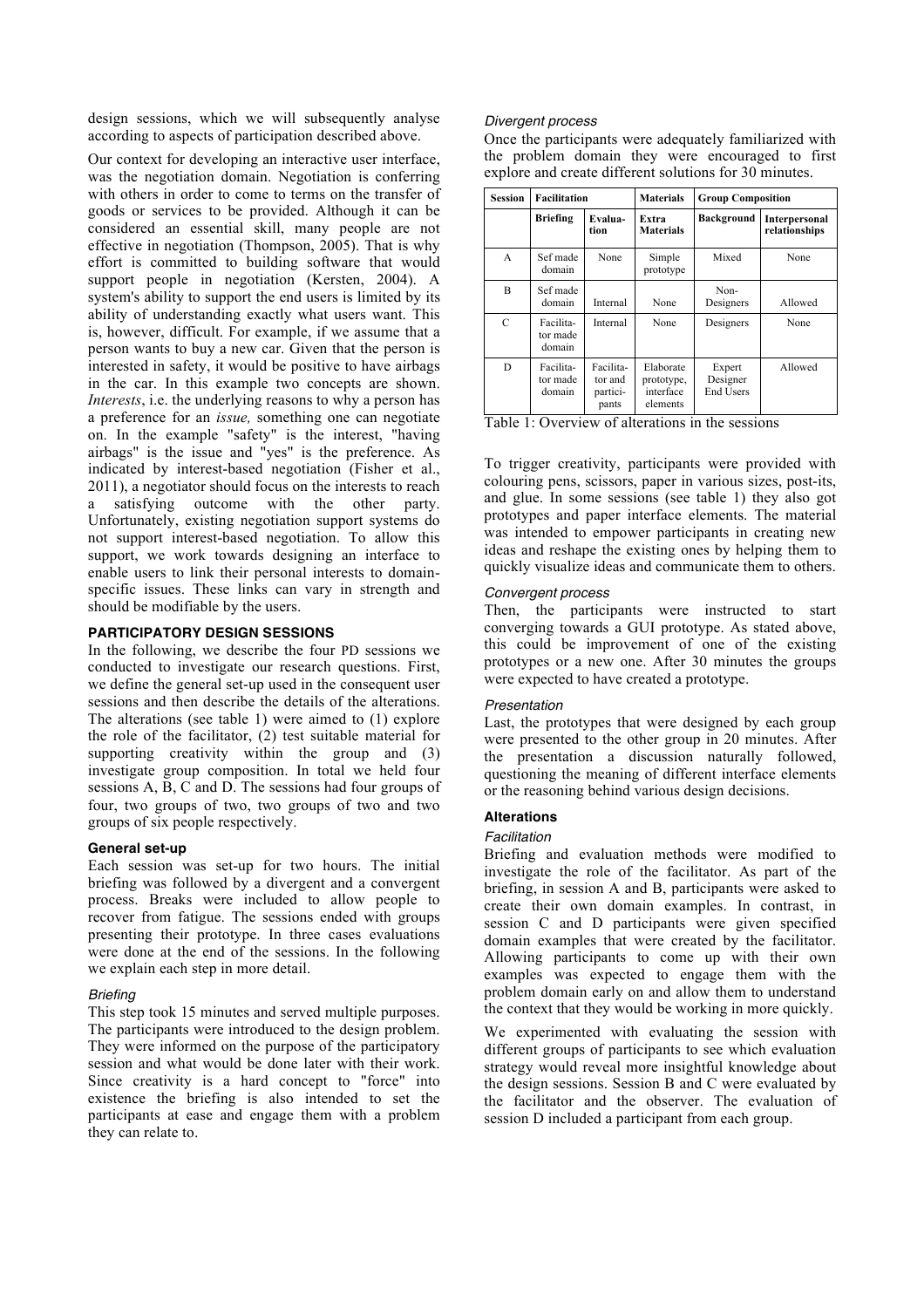#### *Material*

In the different sessions, we provided the participants with different material to investigate the use of material for creative interaction between participants. In our previous work (Pommeranz et al., 2011) we found that when participants were provided with electronic prototypes they had difficulties creating innovative designs. That is why we used paper prototypes of different level of detail and complexity this time. Session A was provided with very simple prototypes (Fig. 1) developed beforehand by the facilitator. In session B and C we did not provide any prototypes to see how the participants with different backgrounds used simple office supplies. In session D, participants were provided with more elaborate prototypes (Fig. 2) that were created in other participatory design sessions. In addition to these complex prototypes participants were also given paper interface elements from the same prototypes (inspired by the PICTIVE technique introduced by Muller (1991)) (such as buttons, text boxes etc.) that they could use to build interface designs. Besides the prototypes all groups were provided with colouring pens, post its, papers, scissors, glue and markers to convey their ideas to other group members and create their interface designs.



Fig. 1: A simple prototype used in session A (created by the facilitator)



Fig. 2: An elaborate prototype used in session D (created by designers in session C).

#### *Group Composition*

Lastly, we used the background of the participants and their interpersonal relationships within the group as conditions for testing different group compositions. The participants in A were non-technical people aged between 26 and 82 (one with a design background). The participants in session B were selected specifically not to have a design background while the participants in session C were people who were educated in creative fields (industrial design, HCI etc.). We wanted to see how being educated in a design-related field would effect the participants approach to the design session.

With regard to personal relations, we wanted to test what effect the existence of such relations can have on the collaboration. In sessions A and C the participants that were friends or family were placed in the same groups. In session B and D the participants with such relationships were put in different groups. Also the composition of session D was more controlled. Each group had at least one person with a design background, one expert with in depth understanding of the negotiation domain and a number of end-users. We wanted to see if a mix of backgrounds would have an enriching influence on the design process.

## **DATA ANALYSIS**

Three sources of data were gathered in the sessions, observational notes, paper prototypes and evaluation interview data (the latter was only obtained in session D). We noted down questions, remarks and reactions from the participants as well as observations that we made while the teams worked together. In session B and C there was a separate observer, while in the remaining sessions, notes were taken by the facilitator. Additionally, after each session the prototypes of each group were collected. Sessions B and C were followed by an evaluation session that was held between the observer and the facilitator. In the end of session D we held an evaluation session with a participant from each group. Once all the notes were collected, they were organized into two groups. The notes on the process (method) are separated from the notes on the outcome (user interface). Below, we give a brief summary of our observations about the facilitating the sessions, used material and group composition.

#### **Facilitation**

In session A and B, the participants were instructed to come up with their own negotiation domain examples after the briefing. Participants were asked to come up with a domain and a set of interests and issues, which led too unexpectedly long discussions (about half an hour). It also appeared to distract the participants from the real design problem. In sessions C and D, when participants were given clear and unambiguous examples we have observed that they grasped the examples quicker and more thoroughly.

In session B and C we observed that when participants were given the briefing on the whole problem domain they had trouble focusing on the specific design problem at hand. In sessions A and B breaks for questions were easily left out to save time. We noticed that participants of these sessions were not clear about the problem domain once the divergent discussion began. In the end the facilitator had to repeat the same explanation for several participants. We saw in session D that when we allocate 15 minutes of time for questions the domain became much clearer.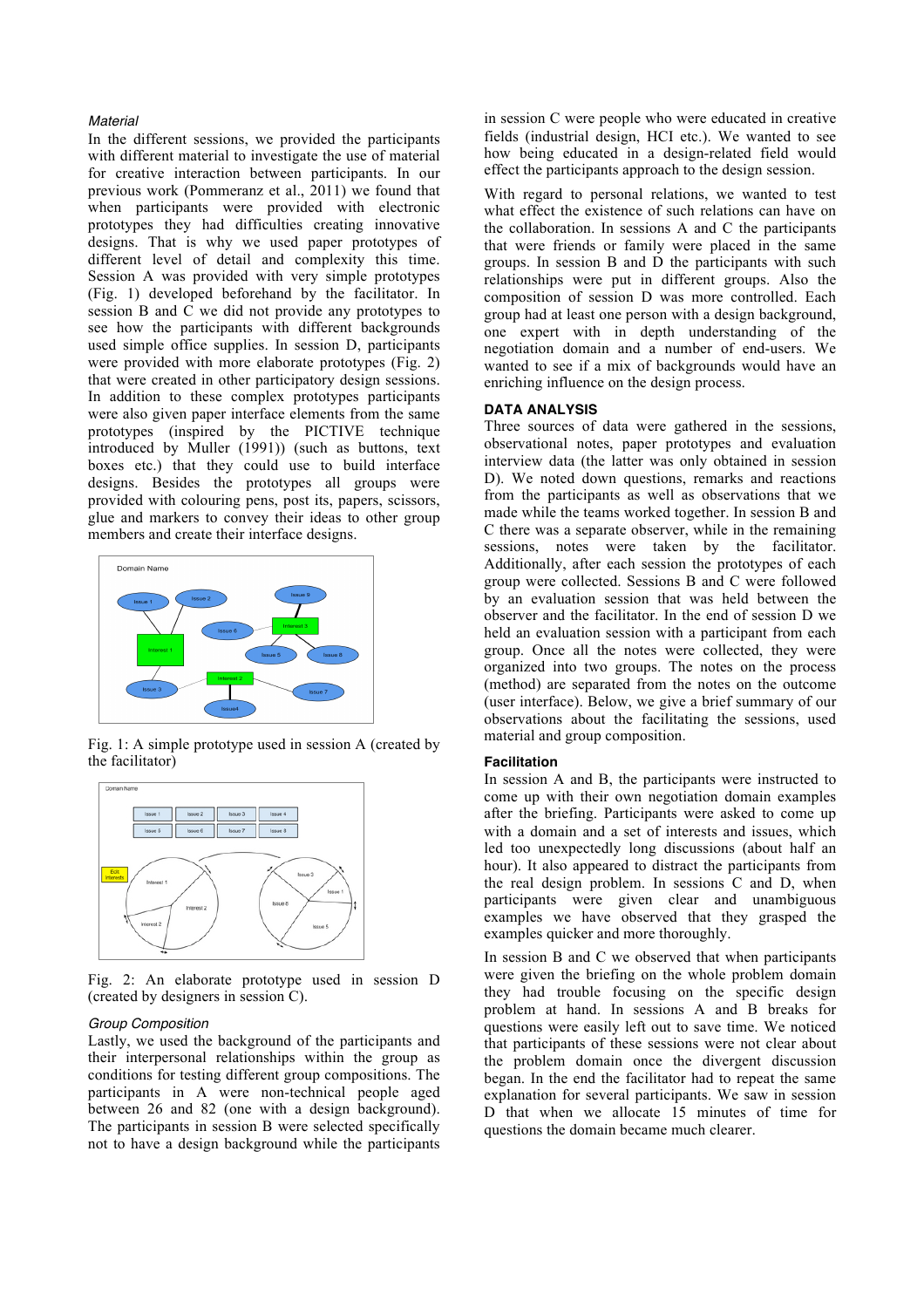One interesting thing that came out of the evaluation of the session D was that some of the participants were not able to follow the conversation between the facilitator and the experts in the sessions. When the expert asked "Would it not be simpler to weight the issues?" the facilitator answered "The research indicates that interest-based negotiation yields better results for both parties, that is why the utility function should be based on the connection strength of each issue to personal interests". Although this answer satisfied the expert, it was not grasped by the other participants.

Session A was the biggest session and had 16 participants split into four groups of four participants. The session exceeded its allocated time which led the facilitator to skip breaks and an evaluation in the end. Although this did save time it resulted in decreased engagement from the participants and lowered learning benefits for the facilitator. The participants were bored towards the end and had a hard time staying focused and motivated with the session tasks. In contrast such effect of fatigue was not visible in the third and the fourth session in which breaks were strictly scheduled. This was significant especially since these sessions took longer than the first one. When an evaluation was held in the end we learned many interesting points about the design method from the perspective of the participants.

We have also seen that the presentation at the end of the sessions was beneficial for both participants and researcher to understand the groups' design rationales and mental models. In session C (designers) a lengthy (>30 minutes) discussion was triggered by the presentation revealing different perspectives on how to present the relative importance of several interests.

### **Material**

We noticed that in session A and D, the participants asked fewer questions and demonstrated a better understanding of the problem domain in the following stages. These were sessions in which the participants were given prototypes. Although prototypes helped the participants to understand the problem domain better, they also created some misunderstanding in session D where more than two prototypes were presented. One of the prototypes assumed a model in which the "location" interest of the user was very important. In another prototype, the same interest "location" was represented with a less important interface element. This discrepancy caused confusion during the session.

In session D we expected the participants to use the paper prototypes as reference in group discussions. We were surprised to find that participants utilized them in their design process as follows. Once the convergent stage started, instead of using the paper interface elements, the participants (in both groups) preferred to use the paper prototypes. They cut out elements that they wanted to use or folded the prototype, and coloured and arranged elements on top of each other to create their prototypes. When we asked why they preferred using the prototypes directly instead of using the single interface elements, they remarked that "we were already talking about those prototypes for half an hour, so when we folded a paper prototype, or cut an element from one of the prototypes, everyone knew what it meant." Further discussion also revealed that the same interface element on the prototype itself made it much easier to find, understand and explain than the same element by itself. This effect did not occur in our previous work (Pommeranz et al., 2011), in which we followed a similar process. However, we used digital prototypes then, which did not allow for such interaction with the prototype itself. Therefore, participants in our previous work only used the single interface elements, which resulted in significantly less innovative outcomes compared to session D of the work at hand.

We saw in the comparative sessions B and C that people with different backgrounds interacted with the provided material in different ways. Interestingly, in both sessions at least one participant from each group immediately took the post-its and started placing some of them on the "screen" (a big white sheet of paper). While this behaviour seems to be afforded by the material, the non-designers kept on working with the post-its by writing interests or issues on them (using different coloured notes), rearranging them and drawing other interface elements around them until they reached a final prototype. The designers more often simply left the post-its on the sheet, but then used pens to draw other ideas while discussing many possibilities and analysing the problem in depth. After sketching many ideas, they finally agreed on one they wanted to convey in their prototype. At that stage, they cleared the "screen" again and started the final prototype from scratch. Overall, we saw that people without design background tended to create simple designs, while people with design backgrounds created complex and innovative interfaces with simple office supplies.

### **Group Composition**

In session B the participants without the design background went straight for simple, and maybe obvious, design solutions (e.g. Fig. 3). Their prototypes were almost identical to the ones previously created by the facilitator (Fig. 1), although they had never seen them. The people with a design background took a long time analysing the problem. They started by deriving specific requirements and only after their analysis they proceeded to design the interface. The designer group came up with more complex, and novel prototypes (e.g. Fig. 2). When the same prototypes from these groups were given to the participants in session D, they expressed that the prototypes from the participants without the design background were easier to understand, but the prototypes from the designers were found more useful. When they later created their own interface prototype, using the elements from the other prototypes, they consistently selected elements and ideas from the design group prototypes (Fig. 4). Another observation with regard to differences between designers and non-designers was their focus.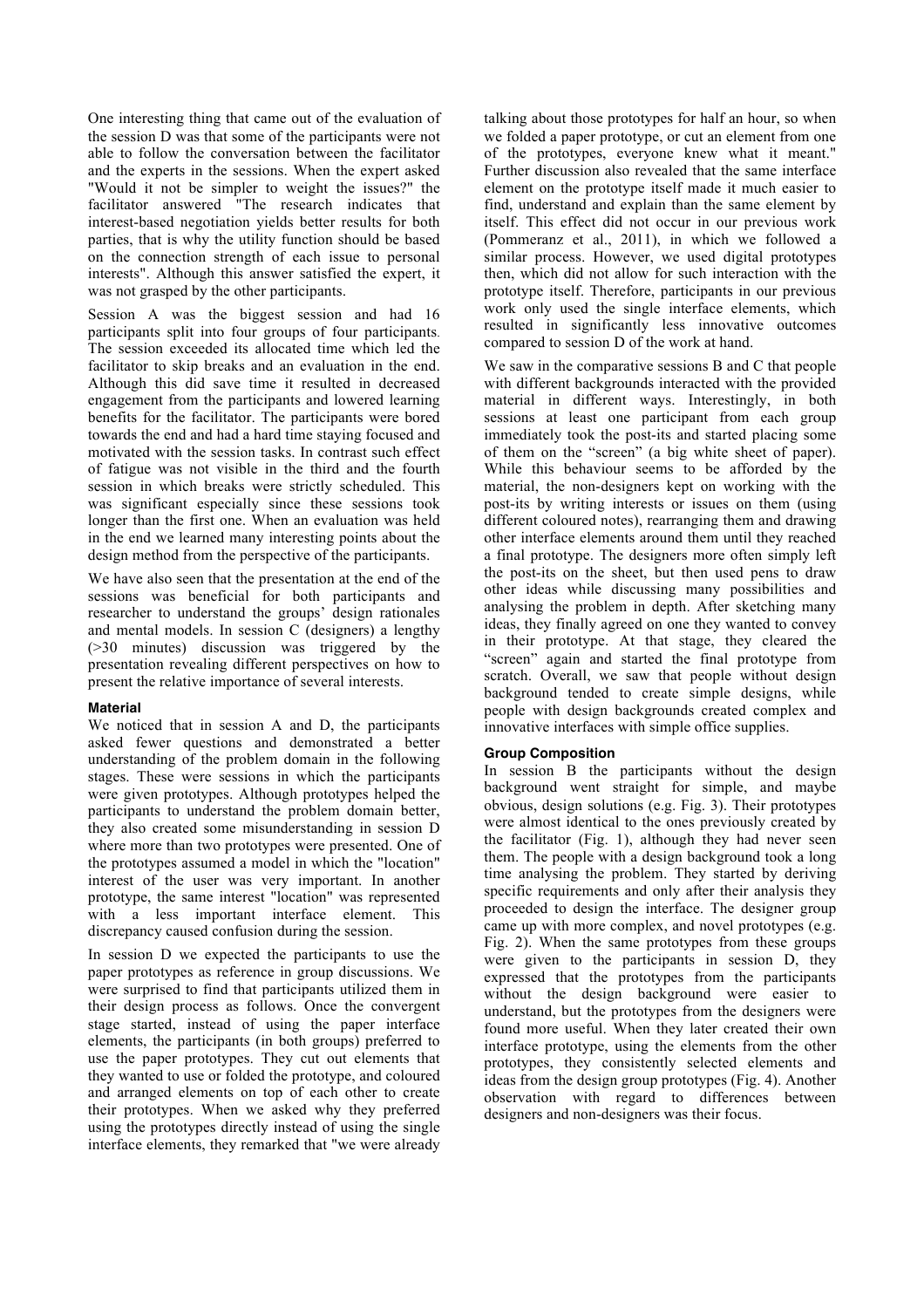

Fig. 3: A prototype from session B (non-designers)



Fig. 4: Part of a prototype from session D

We observed that the non-designers focused more on the appearance of the final interface/screens, whereas the designers frequently considered and discussed the interaction with the prototype. This was apparent when they, e.g., asked the facilitator "is this for touch?" or when they made gestures while discussing what happens when users clicked a certain element.

The groups in session D consisted of six people, which was too big to be left to its own devices. However, we observed that one of the groups had a very good moderator. This unofficial moderator made sure that everybody had a chance to express their opinions. The group spent significant time imagining different solutions without constraints. Finally the group unified easier towards an interface design. In the second group in session D we saw that two of the participants dominated the conversation with their ideas. During the evaluation of the same session a participant expressed that she had "... a lot more to add to the design but she could not get time to speak and convince her design partners". Similarly, in session B we observed that one participant went on and on about the details of an algorithm and ignored several notes from the design partner that that was not the focus of the task. In the end, the group lost valuable time for designing the interface itself. A designated moderator may have been able to avoid this.

During session C, a participant interrupted his design partner by saying "You never let me talk!" As this group consisted of a romantic couple one could assume that this rather heavy handed remark was not purely motivated around the teamwork at hand. However, we also saw examples where an existing interpersonal relationship helped the design session. In session A two sisters worked smoothly together since they knew well how to communicate with each other.

# **RECOMMENDATIONS**

Following from the presented data we compiled a set of recommendations considering several aspects of PD sessions.

# **Facilitation**

In the following we will discuss the main aspects of facilitating PD sessions that we observed, i.e. explanations, breaks and evaluation. The facilitator has a leading responsibility to provide scaffolding and guidance in PD sessions. Besides supporting participants' creativity by providing materials, she is responsible for allowing each participant to voice herself. We suggest enforcing a limited speaking time (e.g. two minutes) for every participant between the divergent and convergent stages. This would allow everybody to speak their mind, and help limiting polarization. We have also observed that announcing the divergent and convergent stages explicitly helped the participants to stay aligned with the purposes of the different stages.

# *Explaining the problem domain*

We have seen that the explanation of the problem domain and the design problem was an important part of the briefing. Participants should be well informed about the problem domain in order to design a useful product. Yet, once the relevant domain information is conveyed, it needs to be clarified what is expected from the participants in that day's session. We recommend that the facilitator explicitly specifies what the design problem is including an example domain instead of letting the participants come up with their own domain. The example should be relatable, simple and unambiguous. If the session involves the use of prototypes, explaining them right after the briefing allows participants to improve their understanding. Also the comprehension of the design focus was faster and better when the prototypes were integrated to the examples. However, one should be careful when there are multiple prototypes that are offered to the participants. In order to make it clear that each prototype is an alternative representation of the user interface, all the prototypes should be consistent.

# *Time for Questions*

Depending on the complexity of problem domain, one should schedule time for questions after the briefing. While this seems obvious, it was likely to be overlooked in the spirit of keeping a schedule. Reserving a specific time interval for the questions can prevent the facilitator from rushing over the questions, give participants more confidence for asking anything that might be on their minds and also make it possible to end the questions part of the session when it exceeds a predetermined time limit. When answering questions from experts, one should still answer in plain terms as much as possible.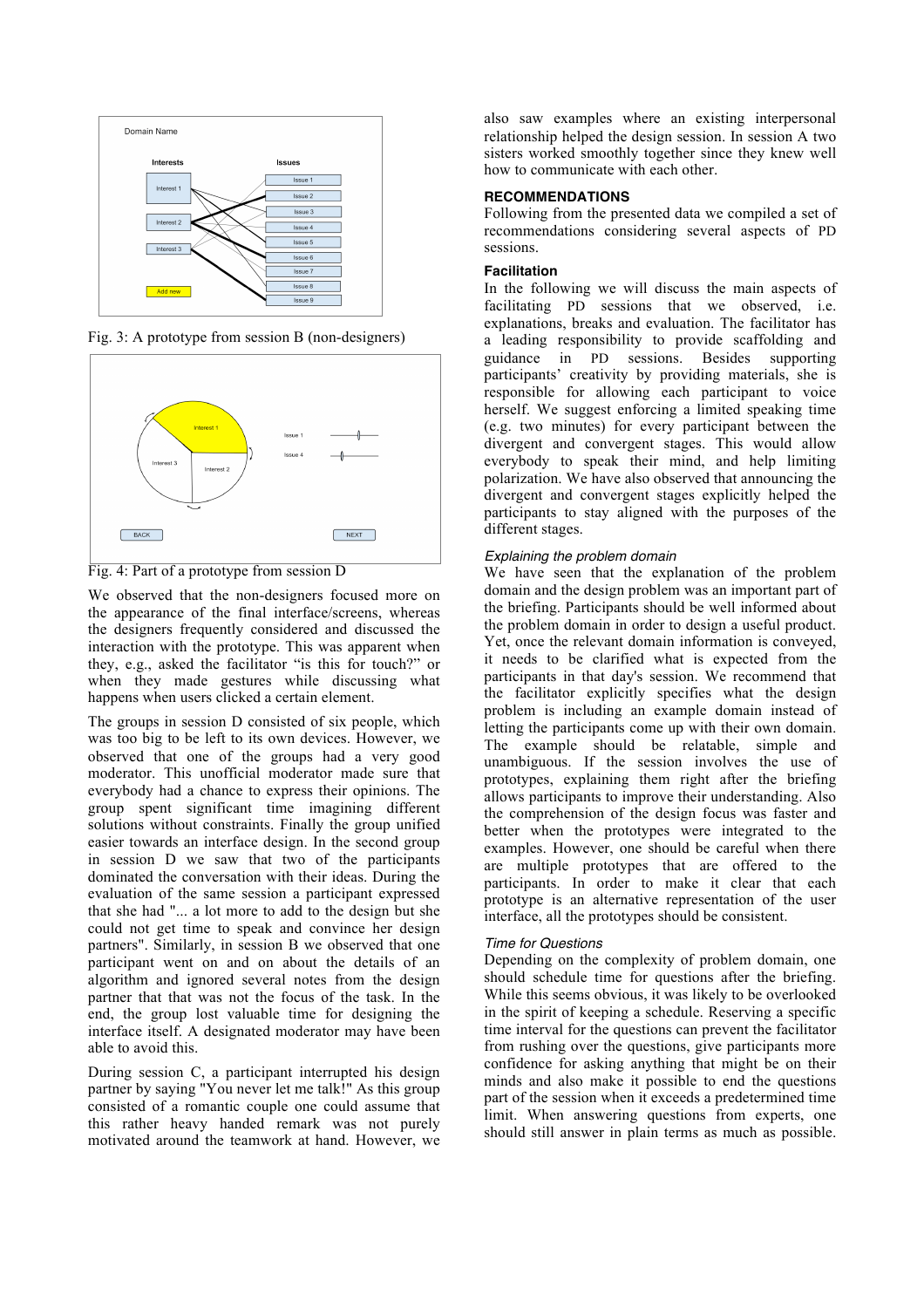This would allow non-experts in the group to benefit from the answer of the question.

# *Evaluation and Breaks*

Design sessions can easily overrun their allocated time. In such cases it can be tempting to skip breaks and evaluation. We believe that the presence of those two elements should be insisted on. A small (10 minutes) break gives people a chance to relax, recover from any fatigue. But more importantly, disengaging from the problem can open ways to approaching it from a new perspective and we have seen in session D that the results can be refreshingly good. With regard to evaluation we have seen that participant evaluation yields interesting insights that cannot easily be observed and it is, thus, suggested to include participants in evaluations. Besides benefits for the facilitator to improve follow-up sessions, this involvement can also make the participant feel more needed and make her enthusiastic for follow-up sessions.

# *Presentations*

We have seen that presentations that are given in the end of the sessions can trigger lively discussions about the design rationales of the participants. The discussion in the end also gave every participant another chance to express their ideas. The questions that are asked by the other participants and the facilitator can reveal the underlying reasoning for different design decisions and clarify differences in mental models participants have.

### **Materials**

We found that designers and non-designers used the given materials rather differently. While designers seemed to have their own way of approaching design problems and were comfortable to use just pen and paper to sketch many ideas in a divergent process, nondesigners seemed to be more focused on the given materials (in session B post-its) and zoomed in on one interface more quickly. Thus, design material should be selected carefully. Quickly converging could be avoided by presenting several prototypes to non-designers to open up for several diverse ideas and letting participants combine them as we did in session D.

We observed in session D that the participants preferred to use paper prototypes as a whole to individually cut interface elements. Copies of paper prototypes were useful as communication tools and for supporting creativity and focusing participants. In order to benefit from the full potential of the paper prototypes, multiple copies must be provided together with scissors, glue, coloring pens and empty paper. These additional materials would allow people to modify the elements, or add personalized versions of them. In conclusion, we suggest supplying participants with multiple copies of each prototype in addition to single interface elements.

## **Group Composition**

During the sessions we have seen that the composition of the group and the moderation of the group process influenced the results. Based on our observations we have the following recommendations for group compositions.

# *Group Members*

When we look at the results from sessions B and C, we see that the presence of the people with the design background was beneficial to the design process. In addition, the opinion of the experts in the problem domain is an important perspective for the design. That is why we recommend that each group is assigned a designer, an expert, and a couple of end-users. Since the group size quickly increases with such participants of specific functions we recommend a moderator for groups bigger than four participants. The moderator, designer and the expert can also be seen as functions that need to be fulfilled, and can, if possible, be the same person.

# *Interpersonal Relationships:*

We observed the pronounced effect that a personal relationship can have on the design session. However, in our case the relationships did affect the design process in unpredictable ways. As we are aiming for a consistent method we advise against putting associates in the same groups.

# *Leading the discussion*

We have already discussed the need for a moderator in bigger groups. In this section we elaborate on the role of the moderator during the design session. The moderator should emphasize different processes in the different stages of the session. During the divergent stage the moderator should encourage people to think of different possibilities. In order to allow time for alternatives, the moderator should limit the depth of the discussions on any particular solution. During the convergent process, the moderator should focus the group on driving toward a concrete interface. In line with participant empowerment, it is important that every participant gets a chance to speak in this stage. If possible, it would be useful to train and brief the moderators in advance.

### **LIMITATIONS**

Generalization of our results is limited due to the alterations in the different sessions and a lack of variety in domains. As we did not strictly follow a conditional experimental set-up, some combinations of factors were left out. For example, particular briefing or materials were only tested with end-users and not with designers. Thus we do not know, e.g., how homogeneous designer groups would have dealt with paper prototypes. In addition, the sessions all focused on the same design challenge. Several other domains, beside negotiation, should be tested to see if they bring up the same results. Despite these limitations, our work is a valuable exploration into different aspects influencing the process and outcome in PD sessions.

# **CONCLUSION**

The work presented in this paper explored how to set up and conduct participatory design (PD) sessions in order to empower participants by fostering creative (inter-) activity and engagement with designers/researchers. In